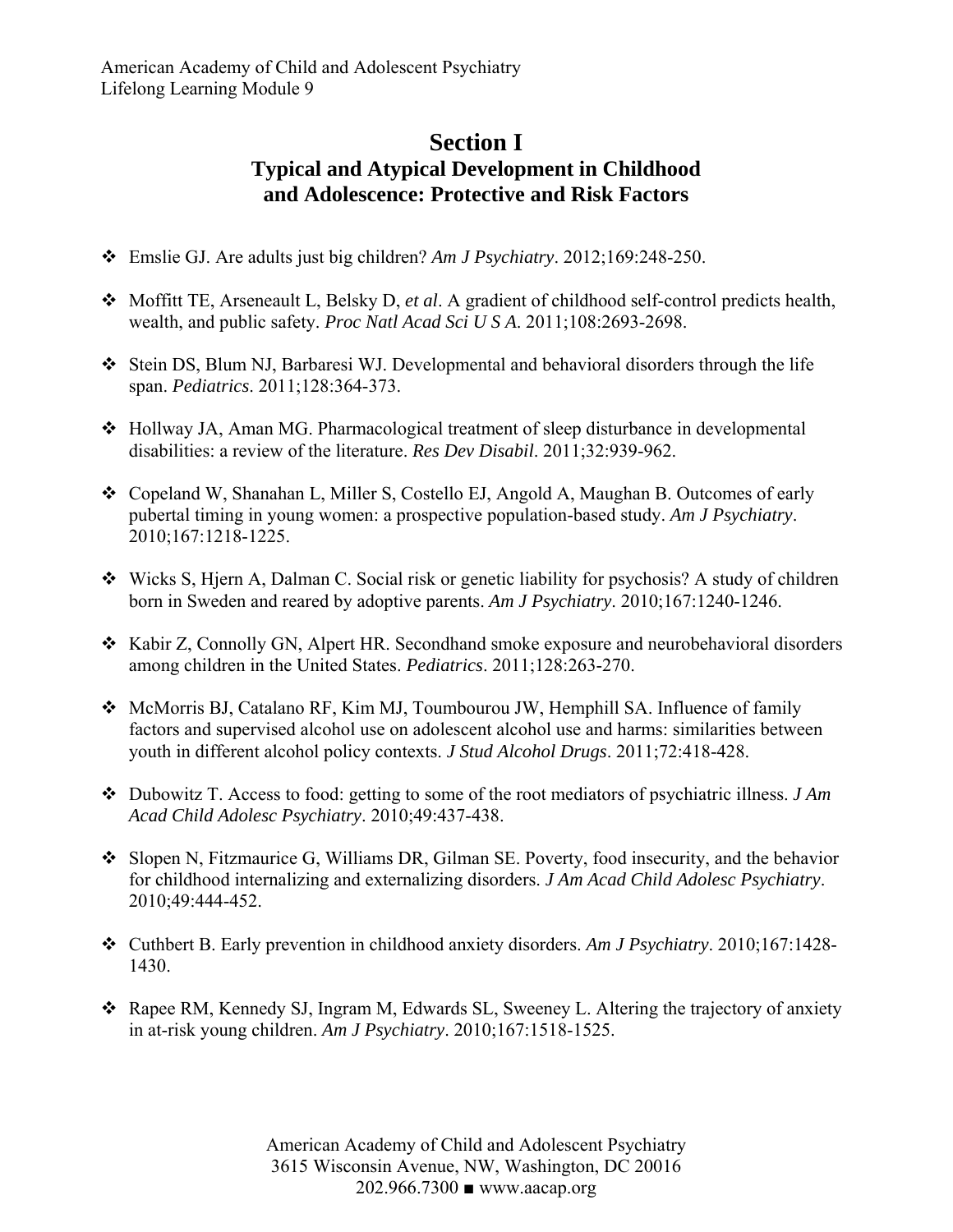American Academy of Child and Adolescent Psychiatry Lifelong Learning Module 9

- Griffin KW, Botvin GJ. Evidence-based interventions for preventing substance use disorders in adolescents. *Child Adolesc Psychiatr Clin N Am*. 2010;19:505-526.
- $\triangleleft$  Leibenluft E, Yonkers KA. The ties that bind: maternal-infant interactions and the neural circuitry of postpartum depression. *Am J Psychiatry*. 2010;167:1294-1296.
- Moses-Kolko EL, Perlman SB, Wisner KL, James J, Saul AT, Phillips ML. Abnormally reduced dorsomedial prefrontal cortical activity and effective connectivity with amygdala in response to negative emotional faces in postpartum depression. *Am J Psychiatry*. 2010;167:1373-1380.
- Monk C, Fitelson EM, Werner E. Mood disorders and their pharmacological treatment during pregnancy: is the future child affected? *Pediatr Res*. 2011;69:3R-10R.
- Gartrell N, Bos H. US National Longitudinal Lesbian Family Study: psychological adjustment of 17-year-old adolescents. *Pediatrics*. 2010;126:28-36.
- Brain CE, Creighton SM, Mushtaq I, *et al*. Holistic management of DSD. *Best Pract Res Clin Endocrinol Metab*. 2010;24:335-354.
- Austin J, Tamar-Mattis A, Mazur T, Henwood MJ, Rossi WC. Disorders of sex developmentwhen and how to tell the patient. *Pediatr Endocrinol Rev*. 2011;8:213-217.
- Ryan C, Huebner D, Diaz RM, Sanchez J. Family rejection as a predictor of negative health outcomes in white and Latino lesbian, gay, and bisexual young adults. *Pediatrics*. 2009;13:346- 352.
- Russell ST, Ryan C, Toomey RB, Diaz RM, Sanchez J. Lesbian, gay, bisexual, and transgender adolescent school victimization: implications for young adult health and adjustment. *J Sch Health*. 2011;81:223-230.
- Menvielle EJ, Rodnan LA. A therapeutic group for parents of transgender adolescents. *Child Adoles Psych Clin N Am*. 2011;20:733-743.
- American Academy of Child and Adolescent Psychiatry. Practice parameter on gay, lesbian, or bisexual sexual orientation, gender nonconformity, and gender discordance in children and adolescents. *J Am Acad Child Adolesc Psychiatry*. 2012;51:957-974.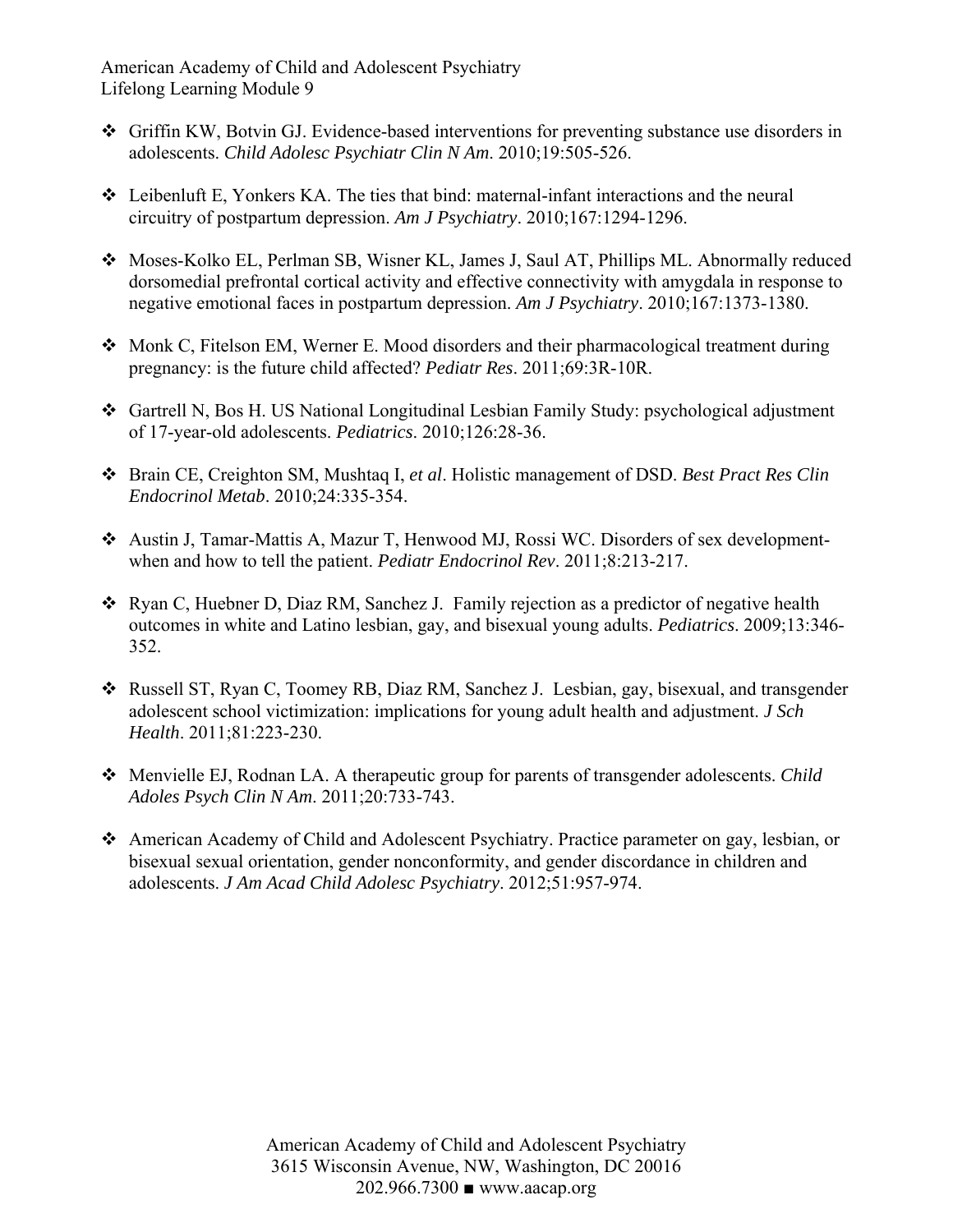## **Section II Seminal Articles – Relevant Updates for Child and Adolescent Psychiatrists**

- Putnam FW. Beyond sticks and stones. *Am J Psychiatry*. 2010;167:1422-1424.
- Teicher MH, Samson JA, Sheu YS, Polcari A, McGreenery CE. Hurtful words: association of exposure to peer verbal abuse with elevated psychiatric symptom scores and corpus callosum abnormalities. *Am J Psychiatry*. 2010;167:1464-1471.
- Blader JC, Pliszka SR, Jensen PS, Schooler NR, Kafantaris V. Stimulant-responsive and stimulant-refractory aggressive behavior among children with ADHD. *Pediatrics*. 2010;126:e796-e806.
- \* Kollins SH, Jain R, Brams M, *et al.* Clonidine extended-release tablets as add-on therapy to psychostimulants in children and adolescents with ADHD. *Pediatrics*. 2011;127:e1406-e1413.
- Hanwella R, Senanayake M, de Silva V. Comparative efficacy and acceptability of methylphenidate and atomoxetine in treatment of attention deficit hyperactivity disorder in children and adolescents: a meta-analysis. *BMC Psychiatry*. 2011;11:176.
- Hammerness PG, Perrin JM, Shelley-Abrahamson R, Wilens TE. Cardiovascular risk of stimulant treatment in pediatric attention-deficit/hyperactivity disorder: update and clinical recommendations. *J Am Acad Child Adolesc Psychiatry*. 2011;50:978-990.
- Wilens TE, Bukstein O, Brams M, *et al*. A controlled trial of extended-release guanfacine and psychostimulants for attention-deficit/hyperactivity disorder. *J Am Acad Child Adolesc Psychiatry*. 2012;51:74-85.
- Leibenluft E. Severe mood dysregulation, irritability, and the diagnostic boundaries of bipolar disorder in youths. *Am J Psychiatry*. 2011;168:129-142.
- Arnold LE, Demeter C, Mount K, *et al*. Pediatric bipolar spectrum disorder and ADHD: comparison and comorbidity in the LAMS clinical sample. *Bipolar Disord*. 2011;13:509-521.
- Birmaher B. Remission of a mother's depression is associated with her child's mental health. *Am J Psychiatry*. 2011;168:563-565.
- Wickramaratne P, Gameroff MJ, Pilowsky DJ, *et al*. Children of depressed mothers 1 year after remission of maternal depression: findings from the STAR\*D-Child study. *Am J Psychiatry*. 2011;168:593-602.
- Weitzman M, Rosenthal DG, Liu Y. Paternal depressive symptoms and child behavioral or emotional problems in the United States. *Pediatrics*. 2011;128:1-9.

American Academy of Child and Adolescent Psychiatry 3615 Wisconsin Avenue, NW, Washington, DC 20016 202.966.7300 ■ www.aacap.org